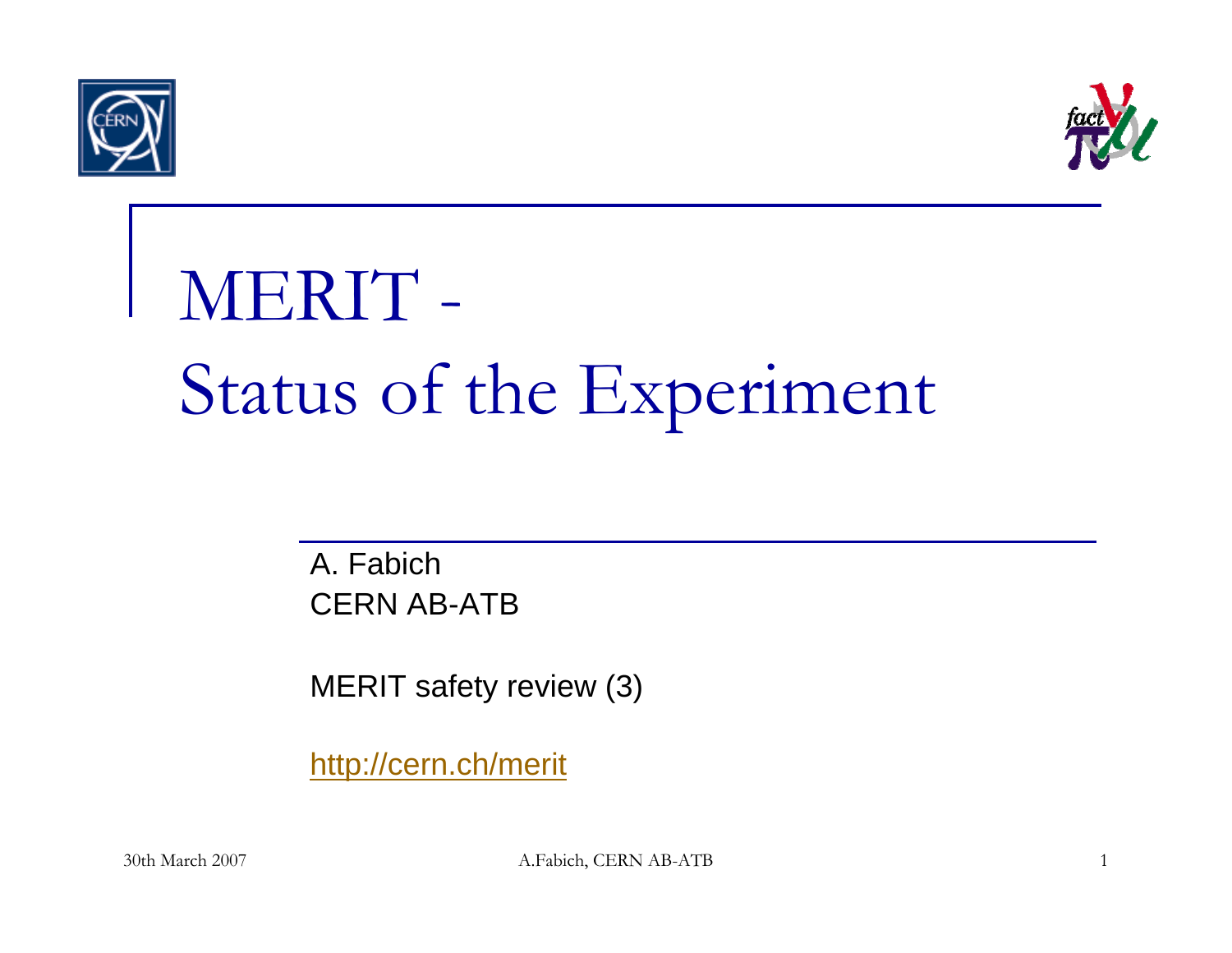



- П **Status of the MERIT control room**
- **The State** Status of experimental zone TT2A
- П **Schedule**
- $\mathcal{C}^{\mathcal{A}}$  Access of personnel and material to TT2/A from ISR
	- Access door D201
	- $\overline{\mathbb{R}^2}$ Installation during PS operation
	- $\overline{\mathcal{L}}$ Access door D202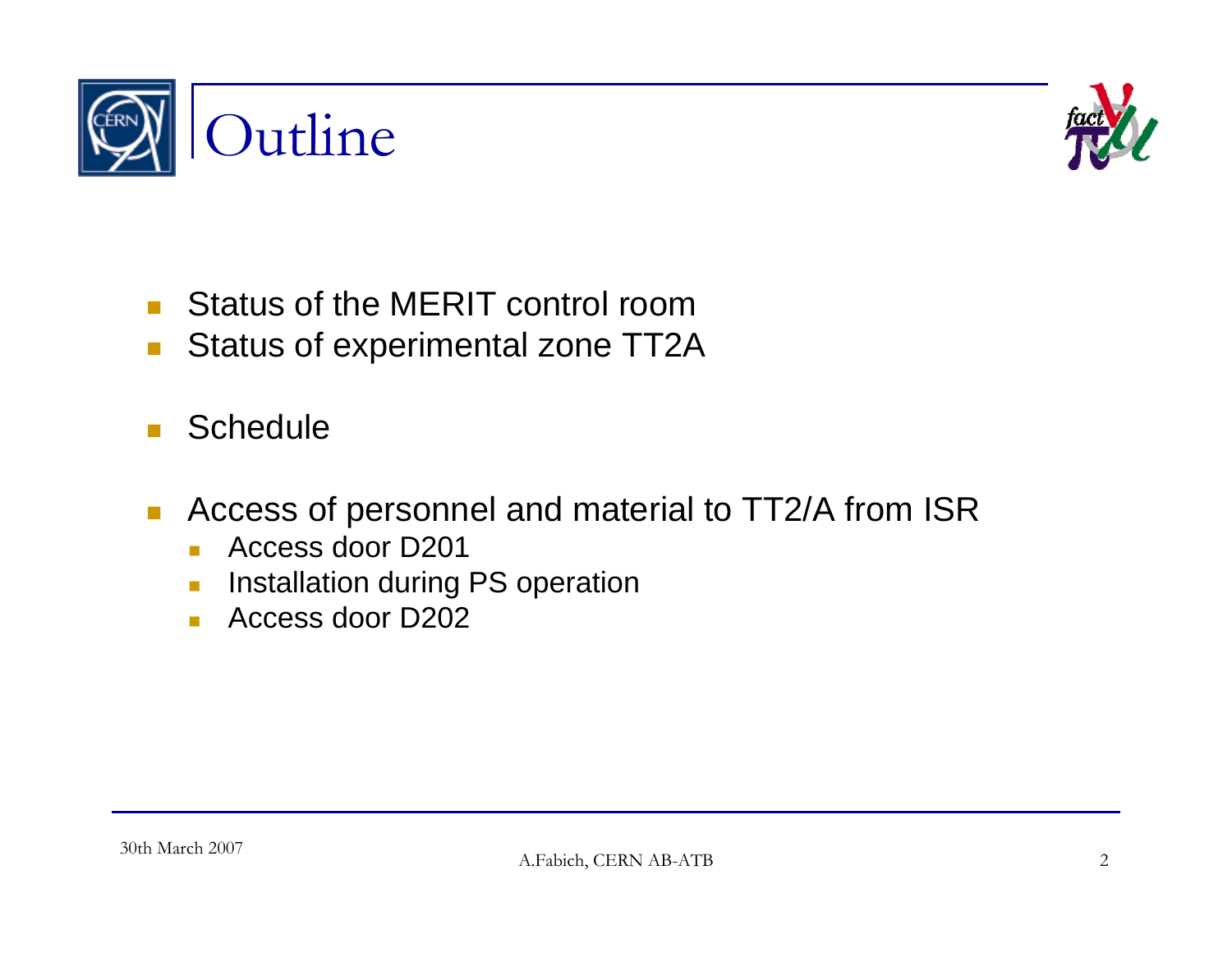



- $\left\vert \cdot \right\vert$  Located in building 272
	- m. 272 S-002
	- $\mathcal{C}^{\mathcal{A}}$ Equipped with 12 Ethernet ports (currently 4 PCs installed and 2 portable outlets)



 $\mathcal{L}_{\mathcal{A}}$  Communicates with the experimental setup in TT2/A ONLY via Ethernet (no hard wires).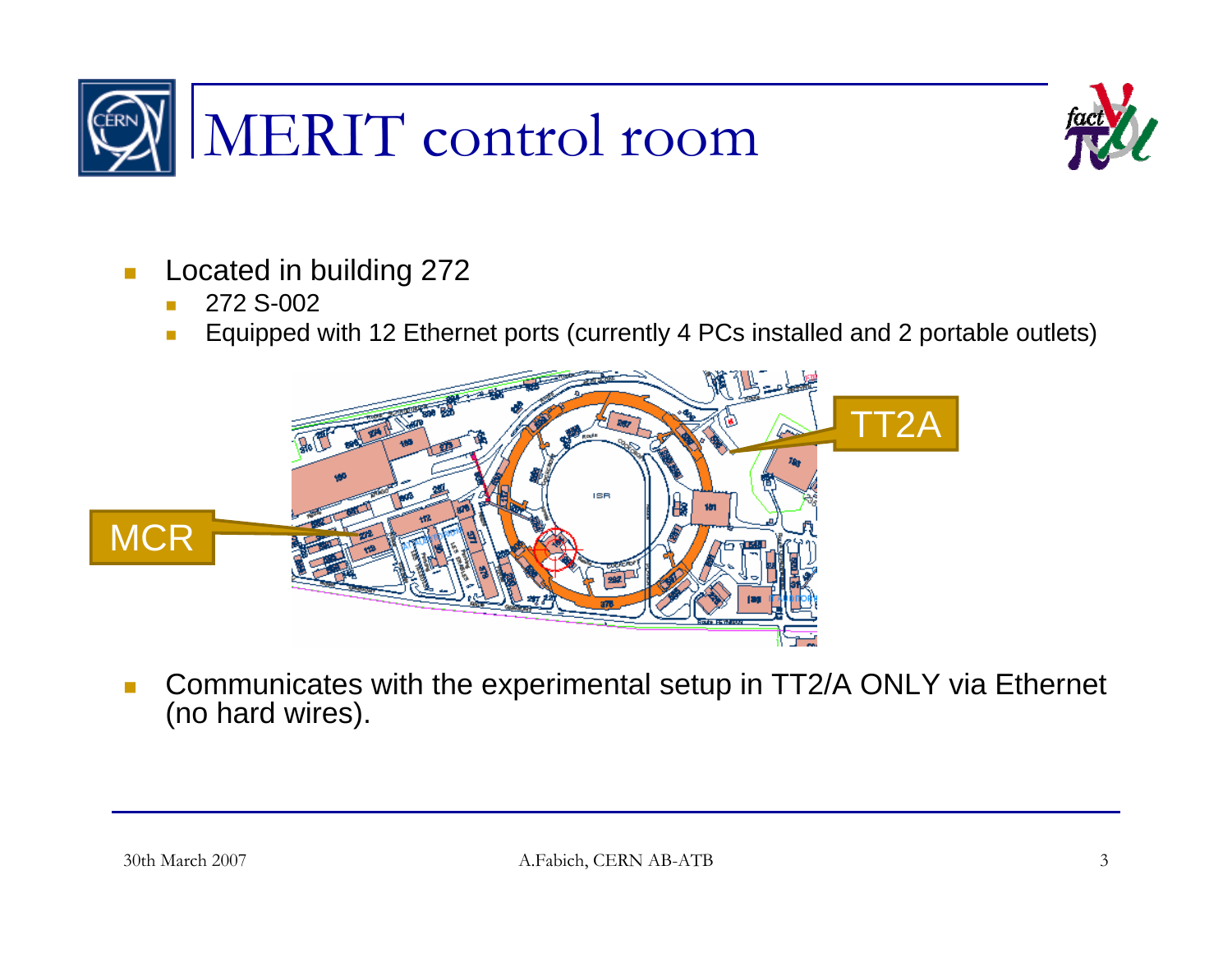



## **TT2A: Ready for goods reception.**



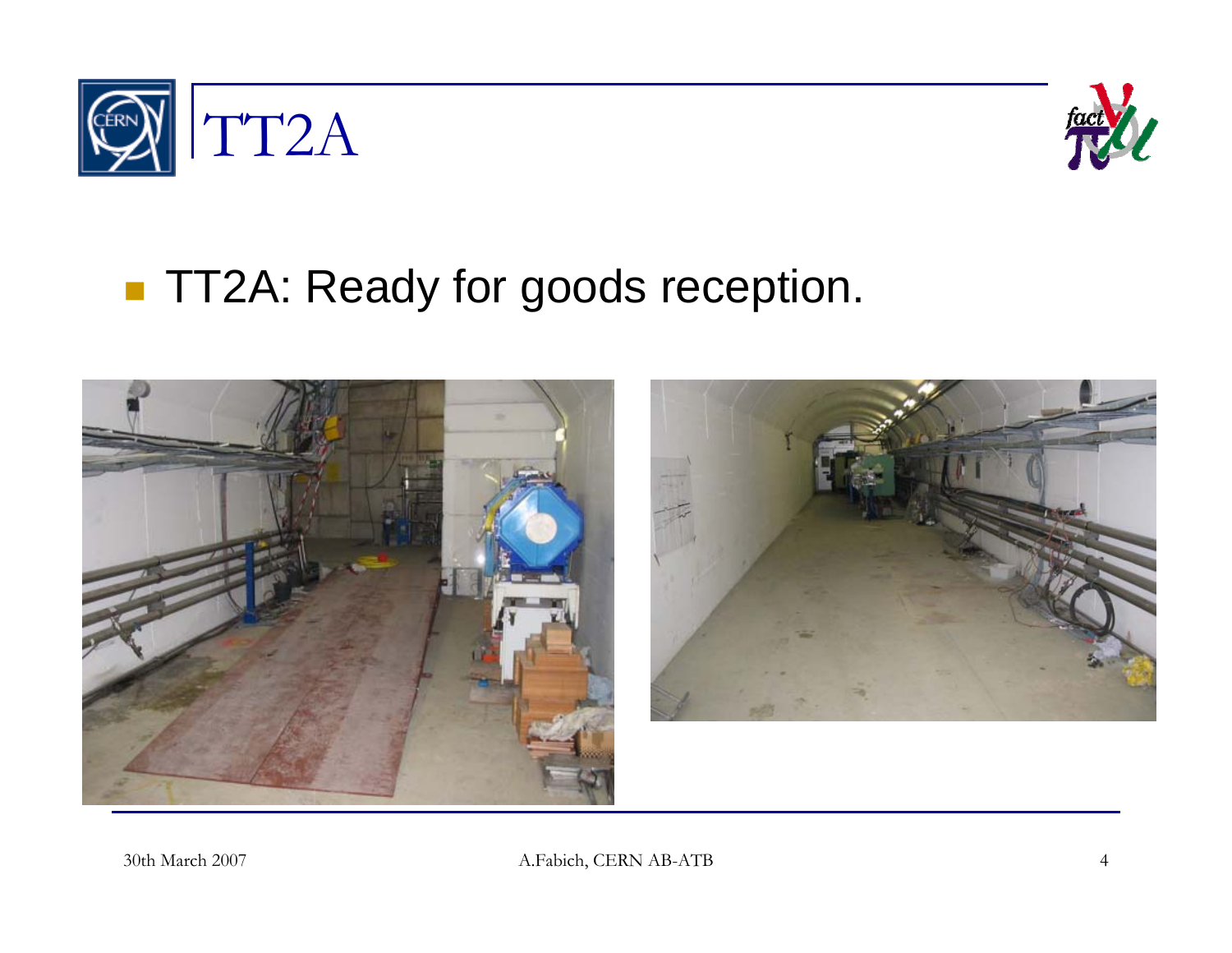





- п D201 for access
- $\mathbb{R}^n$ D202 for emergency exit only
- $\blacksquare$ **Layout of access system by TS/CSE:** https://edms.cern.ch/document/811612/1

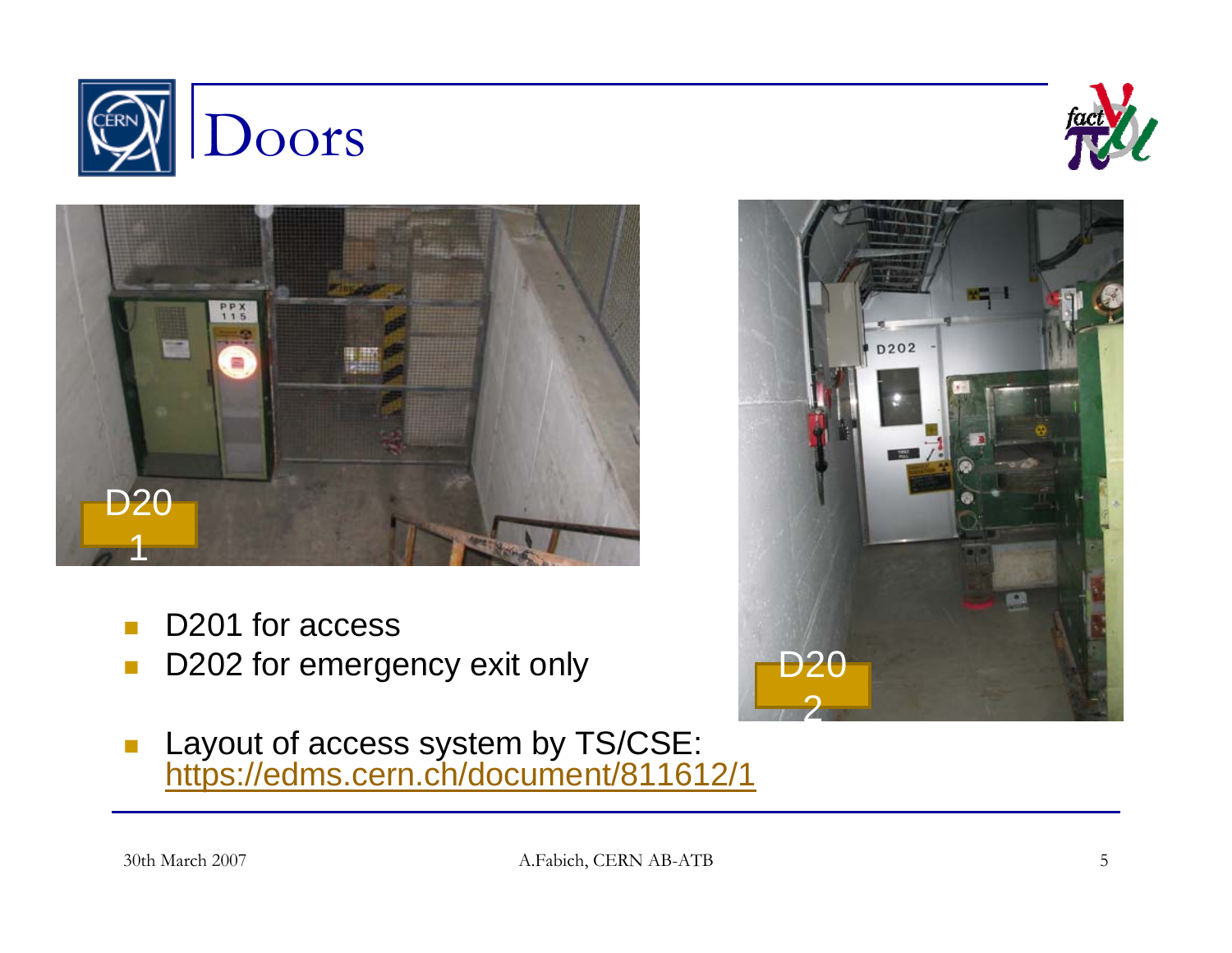



## For Personnel and small material via ISR





For heavy goods via the access pit

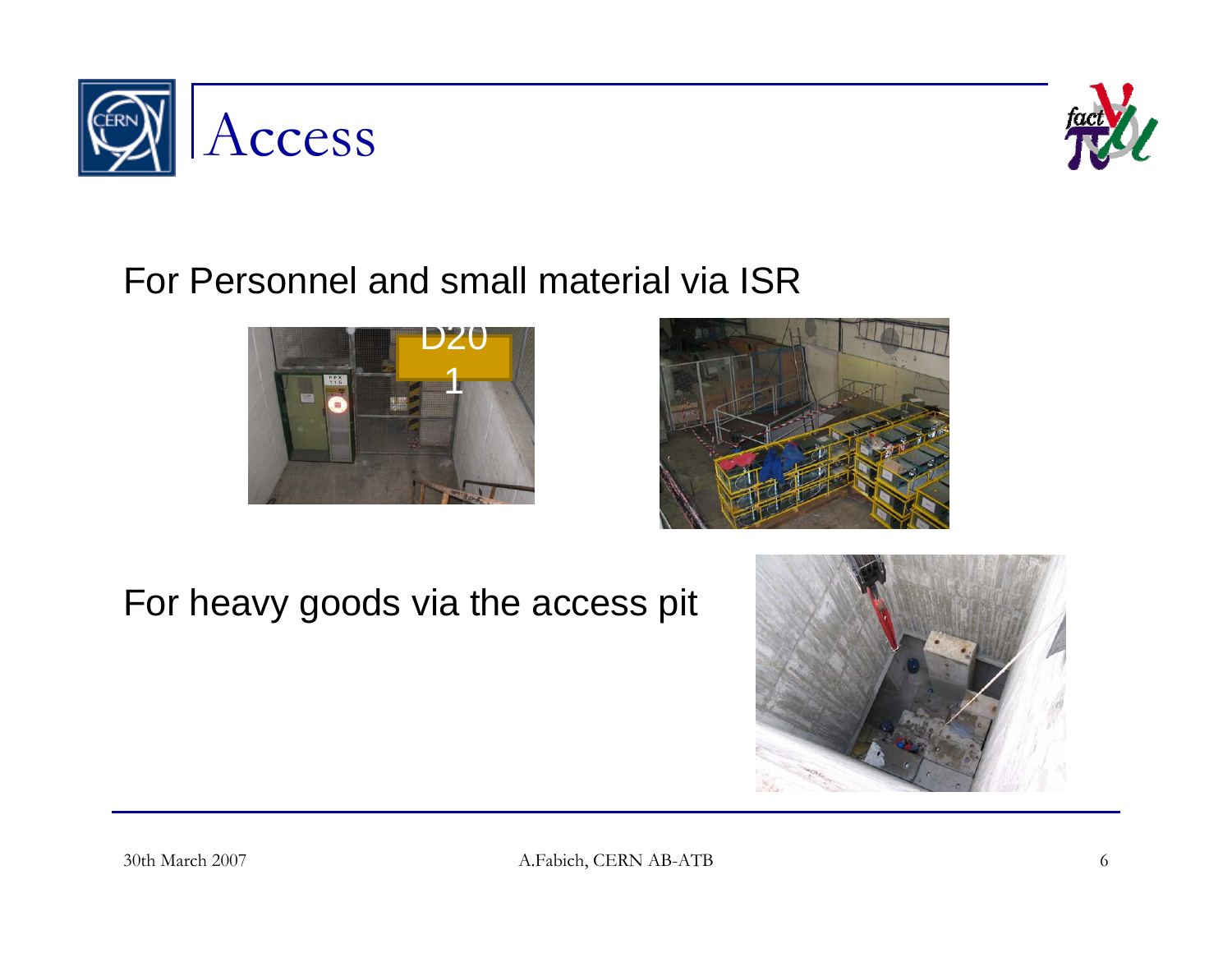





| ID                      | <b>Task Name</b>                | Duration          | <b>Start</b> | Finish     | h                             |
|-------------------------|---------------------------------|-------------------|--------------|------------|-------------------------------|
| T                       | Hg-loop at MIT                  | 0 d               | 26 Feb '07   | 26 Feb '07 | 18-02 25-02<br>$\overline{2}$ |
| $\overline{2}$          | Combined tests at MIT           | 3 d               | 26 Feb '07   | 01 Mar '07 |                               |
| 3                       | Transport (Hg-loop + solenoid)  | 7.2 d             | 14 Mar '07   | 26 Mar '07 |                               |
| $\overline{4}$          |                                 |                   |              |            |                               |
| 5                       | Hg-loop + solenoid at CERN      | 0.8 <sub>d</sub>  | 26 Mar '07   | 26 Mar '07 |                               |
| $\overline{\mathbf{6}}$ |                                 |                   |              |            |                               |
| 7                       | <b>Magnet tests at bat.180</b>  | 15.2 d            | 27 Mar '07   | 23 Apr '07 |                               |
| $\overline{\mathbf{8}}$ | Installation                    | 1.6 <sub>d</sub>  | 27 Mar '07   | 28 Mar '07 |                               |
| 9                       | Connection to the cryo systen   | 4 d               | 29 Mar '07   | 04 Apr '07 |                               |
| 10                      | Room temperature tests          | 2.4 <sub>d</sub>  | 05 Apr '07   | 10 Apr '07 |                               |
| $\overline{11}$         | Cold tests / recycling          | 7.2d              | 11 Apr '07   | 23 Apr '07 |                               |
| $\overline{12}$         |                                 |                   |              |            |                               |
| 13                      | Pre-installation safety review  | 1 <sub>d</sub>    | 29 Mar '07   | 30 Mar '07 |                               |
| 14                      | Eastern                         | $1d$ ?            | 06 Apr '07   | 10 Apr '07 |                               |
| 15                      | <b>PS with beam</b>             | 144 d             | 16 Apr '07   | 21 Dec '07 |                               |
| 16                      | <b>SPS with beam</b>            | ######            | 08 May '07   | 21 Dec '07 |                               |
| $\overline{17}$         |                                 |                   |              |            |                               |
| 18                      | Installation in TT2/TT2A        | 4.8 d             | 24 Apr '07   | 01 May '07 |                               |
| $\overline{19}$         | Lowering of material            | 0.8 <sub>d</sub>  | 24 Apr '07   | 24 Apr '07 |                               |
| 20                      | Position solenoid + Hg loop to  | 0.8 <sub>d</sub>  | 24 Apr '07   | 24 Apr '07 |                               |
| $\overline{21}$         | Position beam elements          | 1 d               | 25 Apr '07   | 26 Apr '07 |                               |
| $\overline{22}$         | Installation cryo and racks in  | 1 <sub>d</sub>    | 27 Apr '07   | 30 Apr '07 |                               |
| 23                      | Close shaft - activate access : | 0.8 <sub>d</sub>  | 01 May '07   | 01 May '07 |                               |
| 24                      | <b>Commissioning</b>            | 10.4 <sub>d</sub> | 02 May '07   | 21 May '07 |                               |
| $\overline{25}$         | Cryogenics + solenoid + powe    | 2d                | 02 May '07   | 04 May '07 |                               |
| 26                      | Hg-loop + optic diagnostics     | 3.6 <sub>d</sub>  | 07 May '07   | 11 May '07 |                               |
| $\overline{27}$         | Insert Hg-loop into solenoid    | 2 d               | 11 May '07   | 15 May '07 |                               |
| 28                      | <b>Combined tests</b>           | 2d                | 16 May '07   | 18 May '07 |                               |
| 29                      | all systems operational remot   | 0.8 <sub>d</sub>  | 18 May '07   | 21 May '07 |                               |
| 30                      | <b>Finalize installation</b>    | 12d               | 21 May '07   | 11 Jun '07 |                               |
| $\overline{31}$         | fine-tune beam diagnostics      | 12 <sub>d</sub>   | 21 May '07   | 11 Jun '07 |                               |
| $\overline{32}$         | fine-tune particle detectors    | 12d               | 21 May '07   | 11 Jun '07 |                               |
| $\overline{33}$         | precise alignment               | 2.4 <sub>d</sub>  | 05 Jun '07   | 07 Jun '07 |                               |
| 34                      | fine-tune all systems           | 12 <sub>d</sub>   | 21 May '07   | 11 Jun '07 |                               |
| $\overline{35}$         | Waiting for beam                | 4 d               | 12 Jun '07   | 18 Jun '07 |                               |
| 36                      | <b>Commissioning with beam</b>  | 7.2 <sub>d</sub>  | 19 Jun '07   | 29 Jun '07 |                               |
| $\overline{37}$         | timing setup                    | 5.6 <sub>d</sub>  | 19 Jun '07   | 27 Jun '07 |                               |
| 38                      | parameter logging verification  | 7.2 <sub>d</sub>  | 19 Jun '07   | 29 Jun '07 |                               |
| 39                      | pilot pulses                    | 7.2 <sub>d</sub>  | 19 Jun '07   | 29 Jun '07 |                               |
| 40                      | <b>MERIT</b> run                | 8.8 <sub>d</sub>  | 03 Jul '07   | 17 Jul '07 |                               |

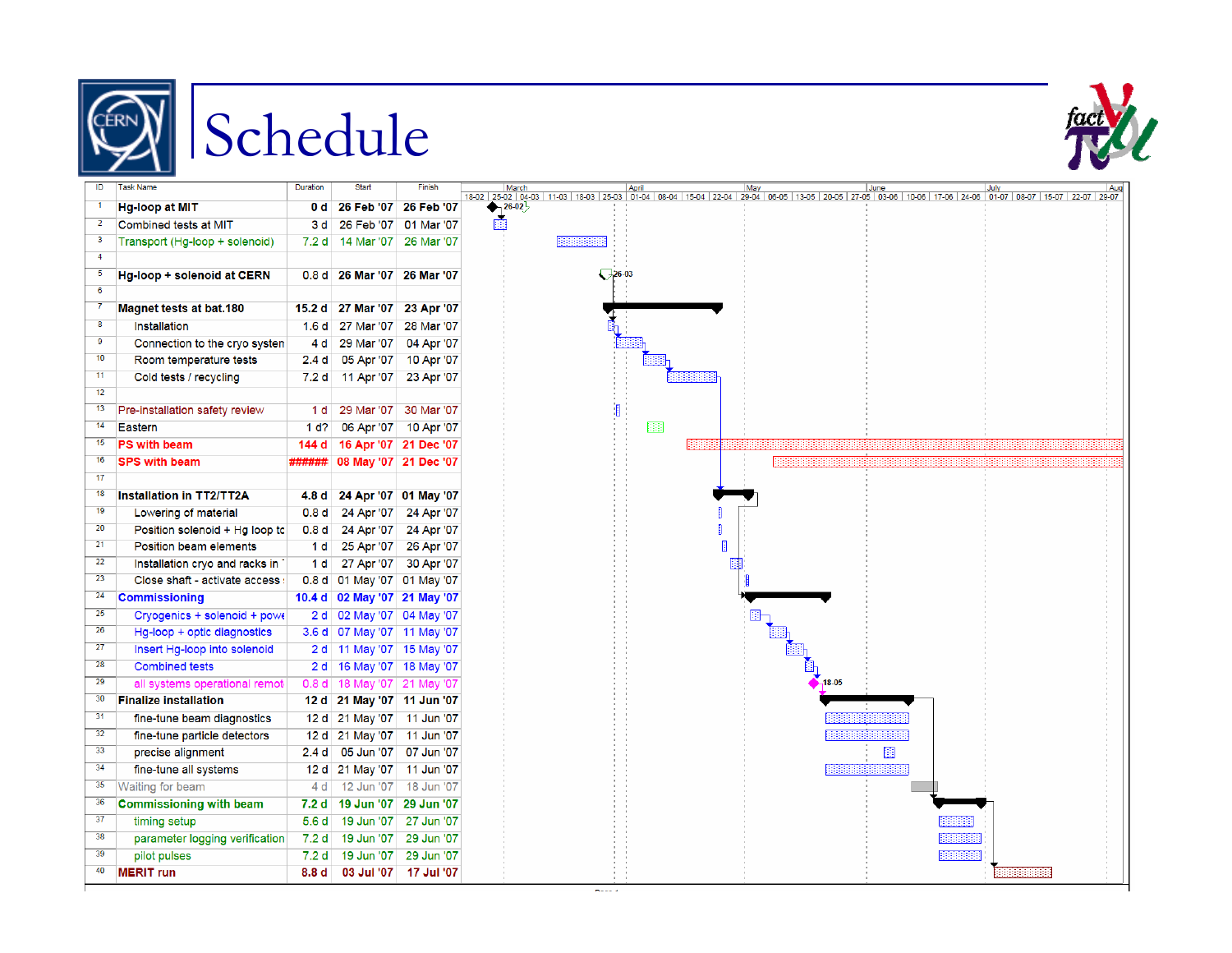

## During PS operation

- × Radiation monitor in the safety chain of PS operation.
- **C**  Extended "safety" area up to the ISR tunnel
	- П Panels: Visual information for area with limited access
	- П Ribbon: Indicating area limits
	- $\overline{\phantom{a}}$ Film badge and electronic dosimeter obligatory
- $\mathcal{L}_{\mathcal{A}}$ For a limited time period.
- × AB/OP is informed about the access to TT2A during PS operation. Access will be coordinated with beam operation.

Access during PS operation



30th March 2007